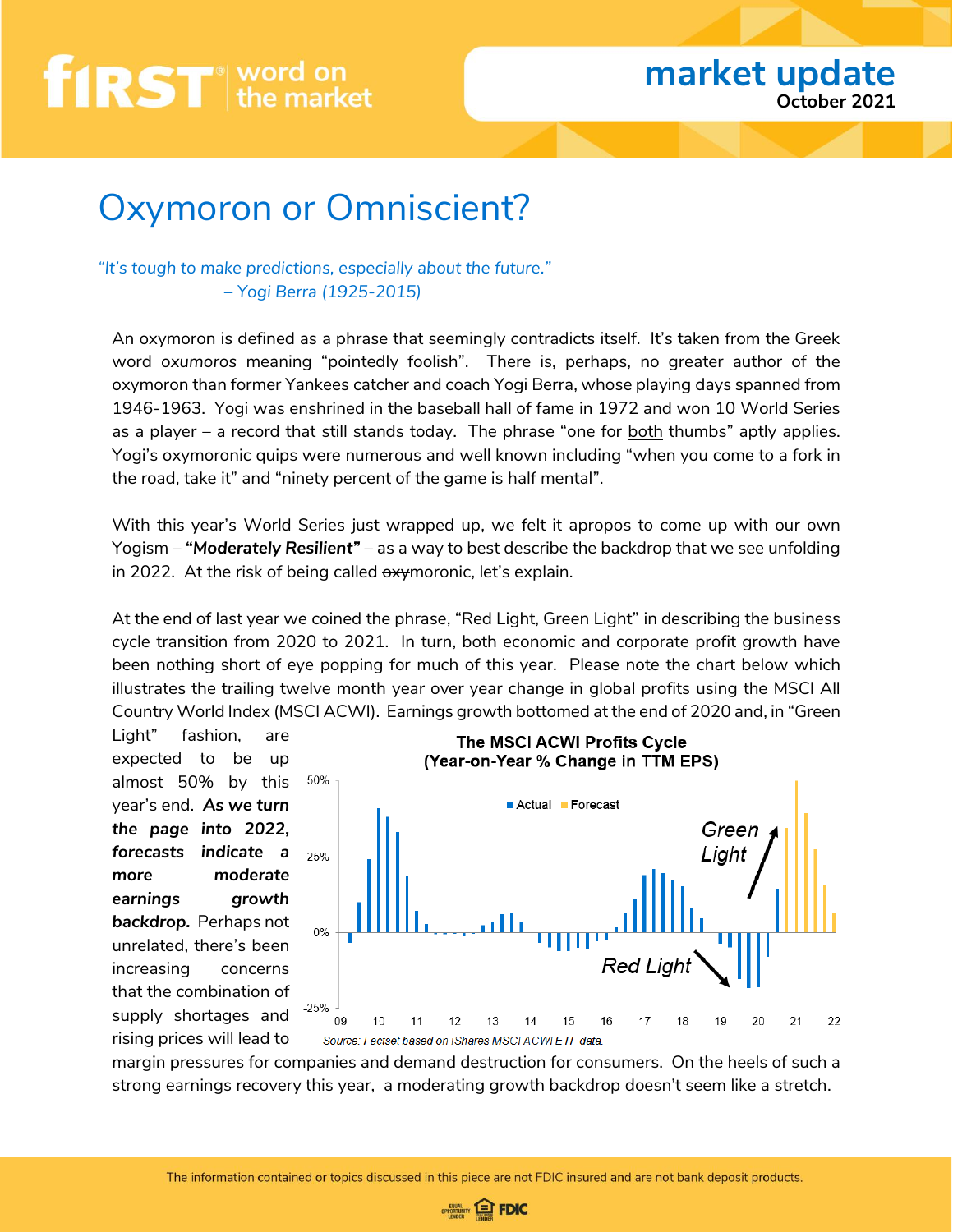*So how can an environment that's Moderating be Resilient as well? We'd suggest there's potential for both next year.* Let's take nominal GDP growth – a measure of US economic growth that incorporates both real growth and inflation. *Historically, the US money supply – an indicator that tracks balances in checking accounts, savings accounts and money market funds – has had a leading influence on US economic growth.* That's because when there's more money in the system more money can be spent fueling nominal (real plus inflation) growth.



faster nominal GDP growth tends to be one year later. As noted in the table below, when money supply is growing well above its historical average of roughly 7%, nominal GDP growth runs at a notably faster pace as well. Since 1960, there have been 30 quarters when money supply was growing at 10% or more. In 26 of those quarters (or 87% of the time as denoted by the blue

| Nominal GDP % 1 Yr vs Money Supply % 1 Yr |  |  |                                |  |  |  |
|-------------------------------------------|--|--|--------------------------------|--|--|--|
|                                           |  |  | $($ loggod $\Lambda$ guartoro) |  |  |  |

|                  | (lagged 4 guarters)                   |                                             |  |  |  |
|------------------|---------------------------------------|---------------------------------------------|--|--|--|
|                  | 1960-Current                          |                                             |  |  |  |
|                  | <b>Money Supply</b><br>% 1 $Yr > 10%$ | <b>Nominal GDP</b><br>Growth $\%$ 1 Yr > 6% |  |  |  |
| Average          | 12.7%                                 | 10.1%                                       |  |  |  |
| <b>Instances</b> | 30                                    | 26                                          |  |  |  |

**Hit Rate** 87%

Source: Factset; Instances tracks the number of times the money supply exceeded 10% and the number of times nominal GDP growth exceeded 6% four quarters later.

shaded region), nominal GDP growth averaged 10% – well above its long-term average of 6% since 1960 and more recent average of 4% over the past decade.

**market update**

**October 2021**

Why does this matter for next year? Consider that the money supply grew at more than 20% in 2020 and, while it's come off the boil, growth has still been running at more than a 10% clip so far this

year. *We think this suggests that while nominal growth is likely to moderate next year it still has a good chance to stay resiliently above the historical average. In other words – 2022 might, in fact, be characterized as Moderately Resilient.*

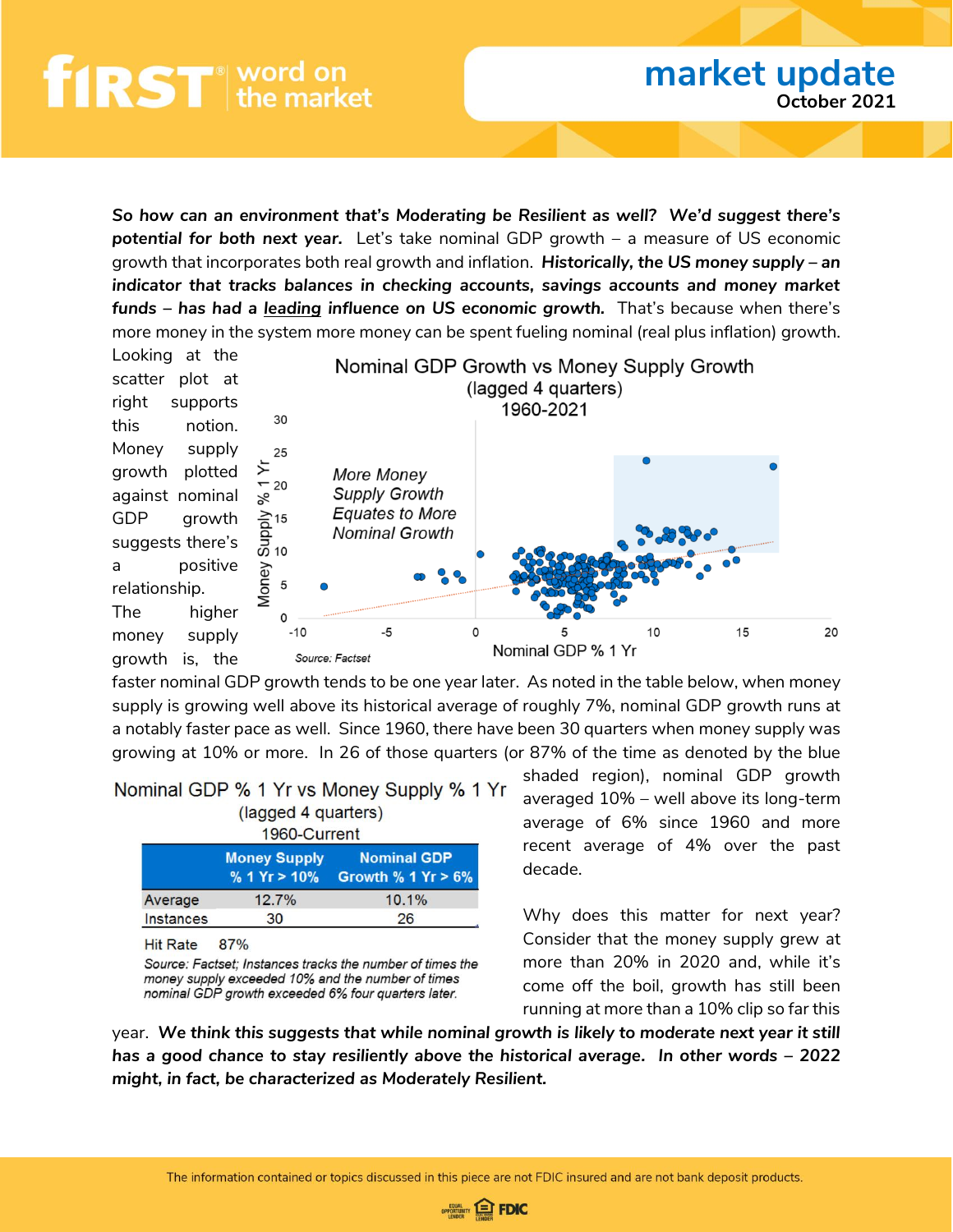Despite the recent volatility in September, this month saw a strong bounce back in returns for risk assets and Stocks especially. Full year returns have indicated a reflationary bias. Real Assets outperformed Stocks and Stocks outperformed Bonds. Commodities, Real Estate, and Cyclical sectors did the best while interest rate sensitive Bonds suffered the most.

#### **Stocks**

After suffering a selloff in September, global equities recovered sharply in October and added to their mostly strong year-to-date totals. Domestic stocks (S&P 500 and Russell 2000)



**market update**

**October 2021**

outperformed international stocks (MSCI EAFE and MSCI EM) – especially the Emerging Market region where a broadening regulatory crackdown in China embroiled markets. Policymakers there have taken a hardened stance on everything from education to technology to real estate. Increased regulations have become China's answer to solving for income equality and self sufficiency. Year-to-date, all S&P 500 sectors have posted positive returns. Given the "Green Light" environment for corporate profit growth, sectors have reflected an investor preference for Cyclical exposure with significant outperformance in Energy and Financials (Cyclical Value) as well as Communication Services and Technology (Cyclical Growth). Conversely, more traditional Defensives (Health Care, Utilities, Staples) have lagged.



#### S&P 500 Sector Returns October 2021 - YTD

The information contained or topics discussed in this piece are not FDIC insured and are not bank deposit products.

**OPPORTUNITY EDFOIC**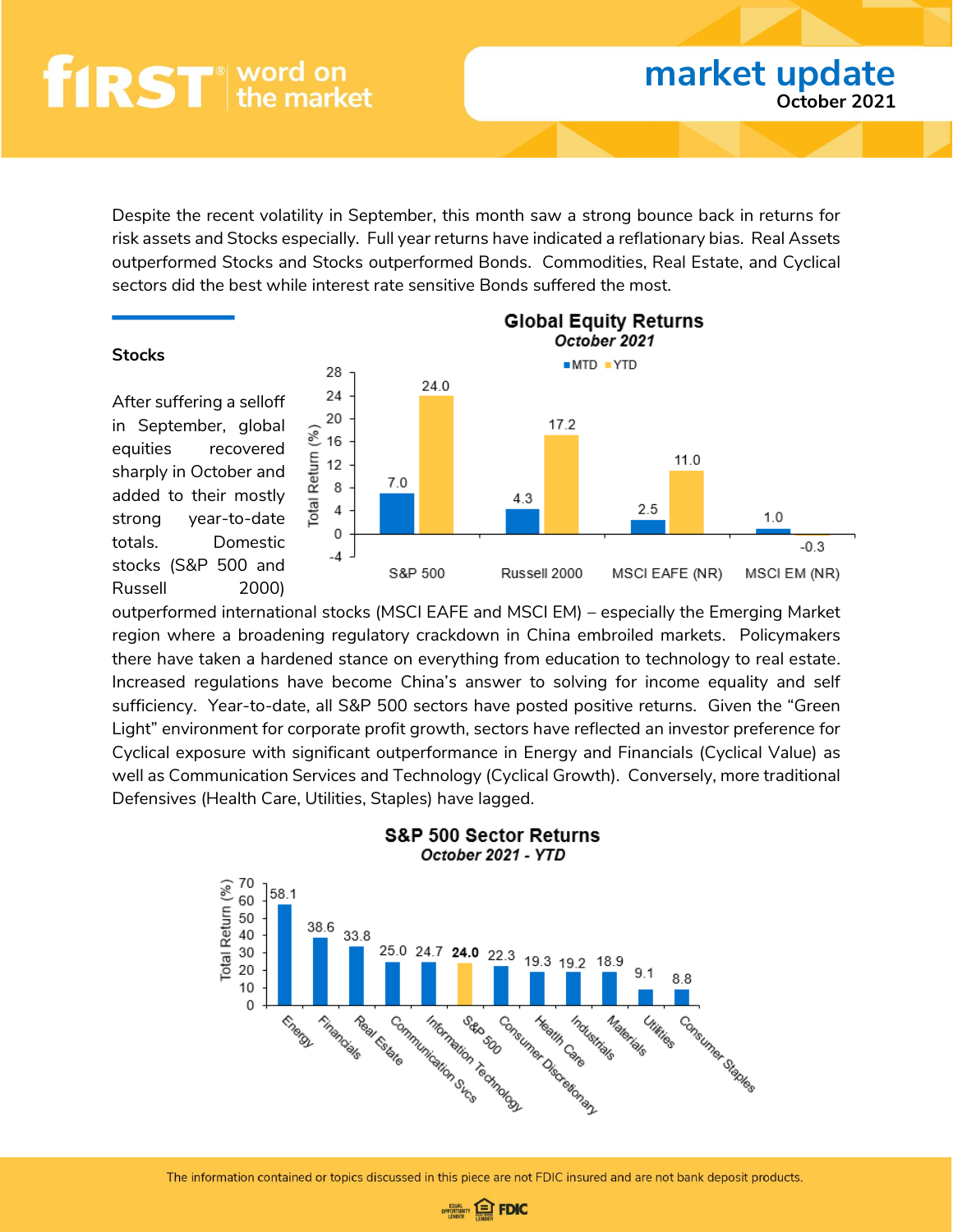#### **Bonds**

Bond returns were mostly negative year-to-date amid an upward rate bias. Long-term interest rates began trending higher last August with the pace picking up in the first quarter only to give back in the second quarter before moving up again over the past couple months. While shorter term rates stayed mostly anchored by a Fed on hold, they began to move up more notably in October pricing in more aggressive Fed action in the second half of next year. Year-to-date, the more interest rate sensitive areas of the bond market saw their returns pressured the most – including long-duration Treasuries (Govt Tsy Long). A stronger dollar also pressured International Fixed Income (Global Agg ex US) for the balance of the year. Meanwhile, securities with shorter durations and more sensitivity to equities outperformed, including High Yield and Investment Grade corporate bonds as well as Securitized Assets (ABS, MBS, CMBS).



#### **Global Fixed Income Returns** October 2021 - YTD

#### **Alternatives**

Alternatives posted mostly strong returns for the year and the month. Treasury inflation **protected** securities (TIPS) were held back by the rise in longterm interest rates though outperformed nominal Treasuries given increased inflation expectations. Both publicly traded real estate



(REIT's) and Commodities generated among the best results for the year. The former has been viewed as an attractive reopening opportunity though with some defensive yield characteristics. The latter has benefited from rising Energy, Industrial Metals and Agriculture prices.

The information contained or topics discussed in this piece are not FDIC insured and are not bank deposit products.

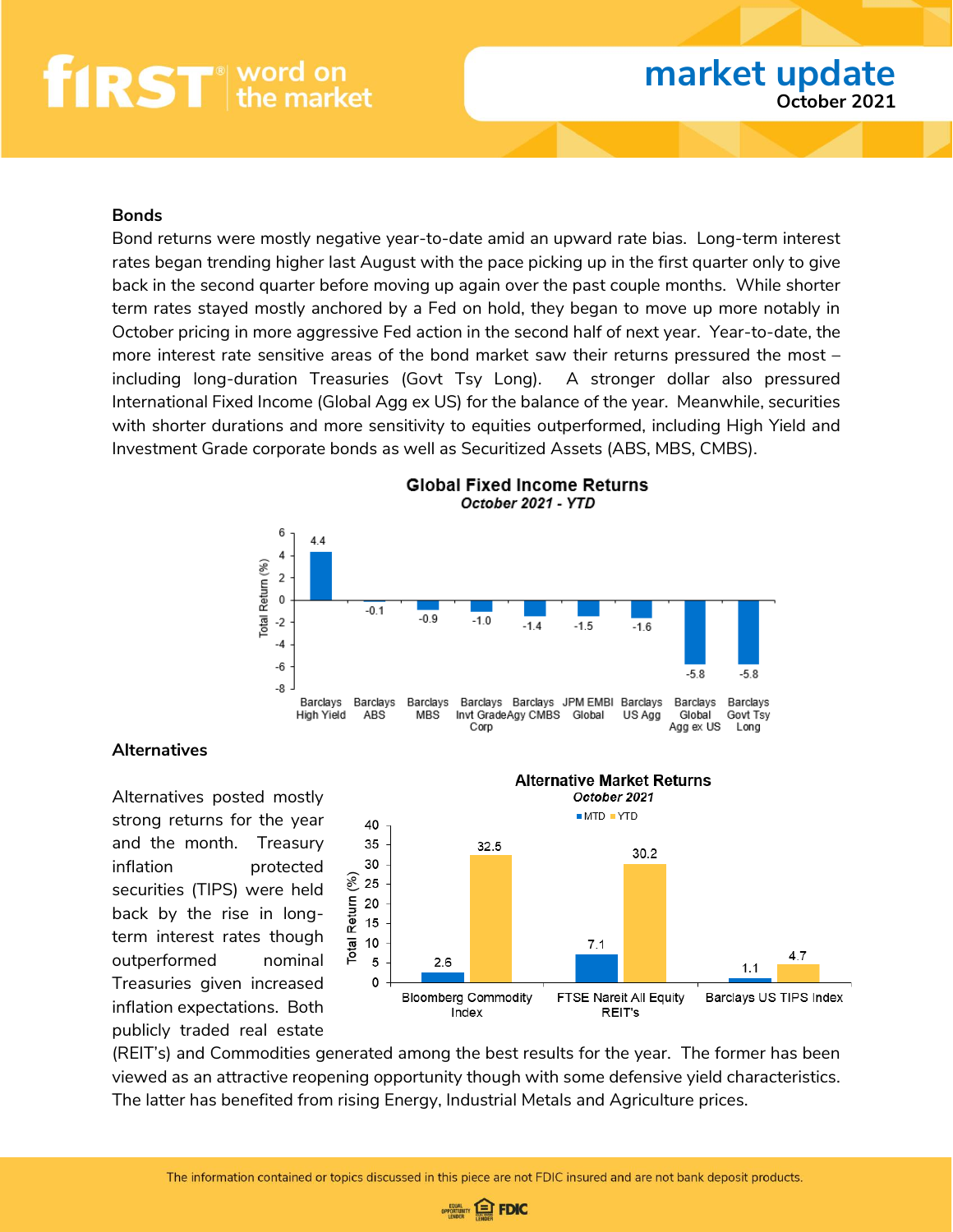#### **Market Outlook**

(Flexible Average

*As we turn the page into next year, we think Moderate Resilience might best define the environment.* As noted previously, the profit cycle is maturing and we expect earnings growth to slow in 2022. At the same time, money suppy growing well above average for much of this year suggests nominal GDP growth might remain resiliently above average into next year.

*This moderate resilience might also be a good way to describe the inflation backdrop as well.* It seems like we've talked more about inflation over the last ten months than we have over the last ten years. The sequence of economic shutdowns and disjointed restarts led to global supply chain disruptions. Meanwhile, massive stimulus policies fueled record consumer savings and primed the demand pump. The combination of these actions resulted in the textbook inflationary scenario – too many dollars chasing too few goods – most visibly seen in the form of broad based shortages leading to empty store shelves. As a result, the consumer price index is the highest its been since 2008 and the Fed's preferred inflationary index – the PCE – is the highest its been since 1990. The good news is that monthly inflation data is beginning to come off the boil and many of our leading inflation indicators suggest similar trends. *As such, we think that the transitory portion of inflation likely moderates from here. However, structural changes to the backdrop might suggest that it normalizes back to levels that stay resiliently above the prepandemic average over the past decade.* Earlier this year, we noted many of these structrual



Inflation Target) policy are all structural changes we would cite that might support inflation's resilience. In addition, the US money supply is 30% higher than where it was pre-pandemic and its still growing at almost twice the historical average. Another byproduct of the above is wage

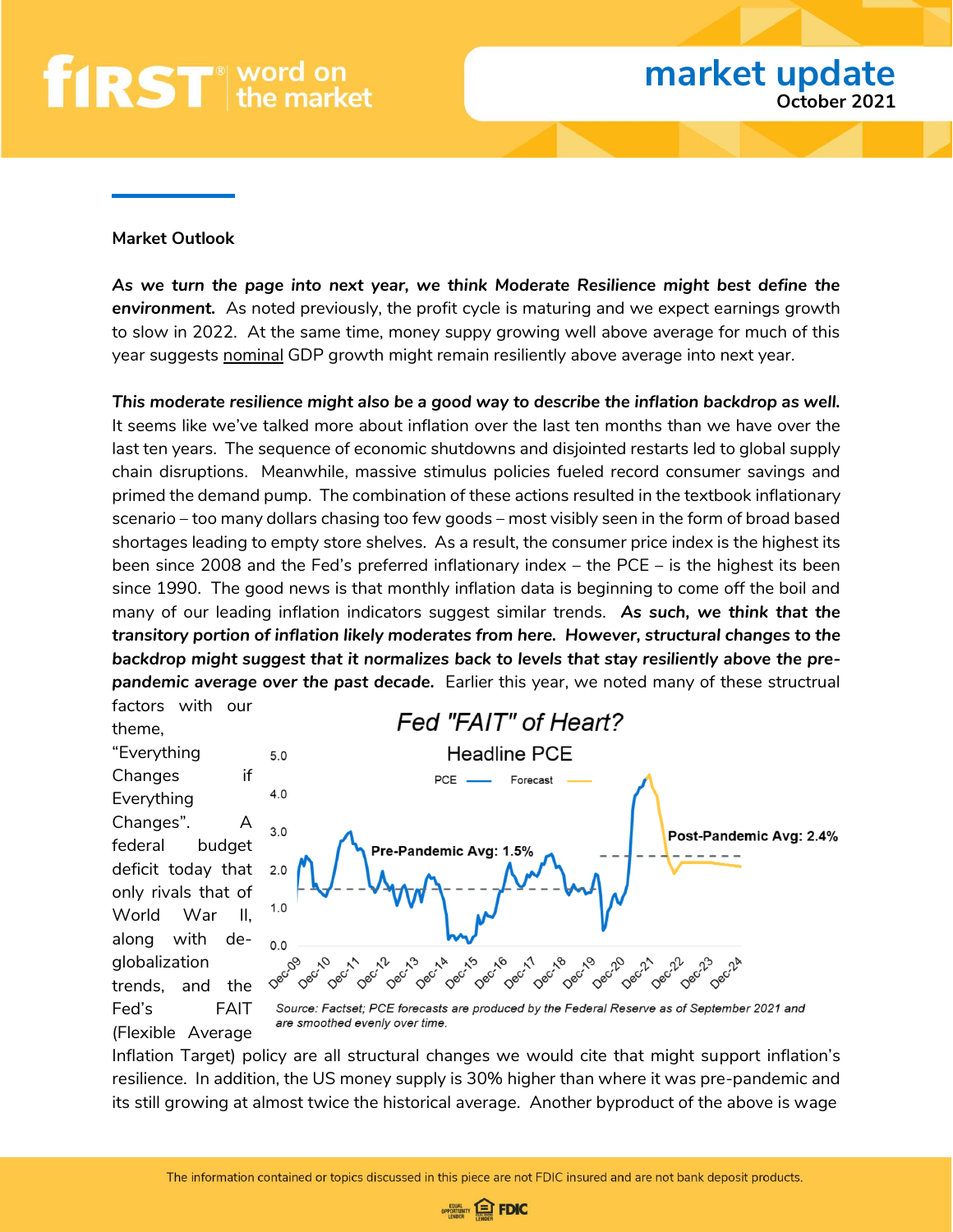inflation currently growing at almost three standard deviations above the the forty year average. *In short, inflation might show Moderate Resilience as well.* We think the chart above is a good way to illustrate how this dynamic might play out.

Of course a big area of debate for investors is how quickly and to what level does inflation normalize and what's the Fed's response. It's worth noting that the forecasts in the chart above are that of the Federal Reserve. If inflation doesn't cool off as quickly as they anticipate that will dictate more aggressive action. Thus far, the Fed looks likely to start tapering – or begin reducing their monthly bond purchases – in the next month or two. This would get them out of actively buying Treasuries and Mortgages by the middle of next year. While policymakers have been adament that tapering is not tightening, the rates market is already forecasting more aggressive Fed action by pricing in 2-3 hikes as early as the second half of next year.

#### *The bottom line is that we think risk assets next year might feel the tug of war between both*

*Moderation and Resilience.* Consider the table at right which highlights the eight other historical episodes when earnings growth peaked since 1990. The median and average forward 12 month return for the S&P 500 was in the mid single digits but returns were positive in seven of the eight instances for a hit rate of almost 90%. *This suggests risk asset returns will be decidedly lower than what we've seen last year and this year – but still positive.* Of course the inflation dynamic and Fed response will also be influencing factors as cited above.

*From a portfolio positioning perspective, we think it will be important to strike the right balance between Moderation and Resilience. To us, that means managing the overall exposure and mix of risk assets (i.e. Moderation) while also being cognizant of the continued need for proinflationary tilts (i.e. Resilience).* Candidly, this has been something we've been proactively doing in client portfolios for the majority of this year.

### **S&P 500 Peak Earnings Growth and Forward Return** 1990-Current

|               | <b>Operating EPS</b> | Next 12<br><b>Month</b> |
|---------------|----------------------|-------------------------|
| <b>Date</b>   | <b>Growth</b>        | <b>Return</b>           |
| $4Q21*$       | $65\%$ *             | 7                       |
| 3Q18          | <b>27%</b>           | 4%                      |
| <b>2Q14</b>   | 13%                  | 7%                      |
| 3Q10          | 99%                  | 1%                      |
| 2Q04          | 27%                  | 6%                      |
| <b>1Q00</b>   | <b>20%</b>           | $-22%$                  |
| 3Q97          | 11%                  | 9%                      |
| 3Q95          | 22%                  | 20%                     |
| 4Q93          | 29%                  | 1%                      |
| <b>Median</b> | 24%                  | 5%                      |
| Average       | 31%                  | 4%                      |

#### **Positive Return Hit Rate 88%**

Source: S&P Dow Jones Indices: Factset. \*4Q21 represents the forecasted peak for this cycle. Average, Median and Hit Rate calculations exclude 4Q21.

Currently, we are modestly OW risk assets after having trimmed this OW several times this year (via Equities and Alternatives) – including early in September – while having maintained